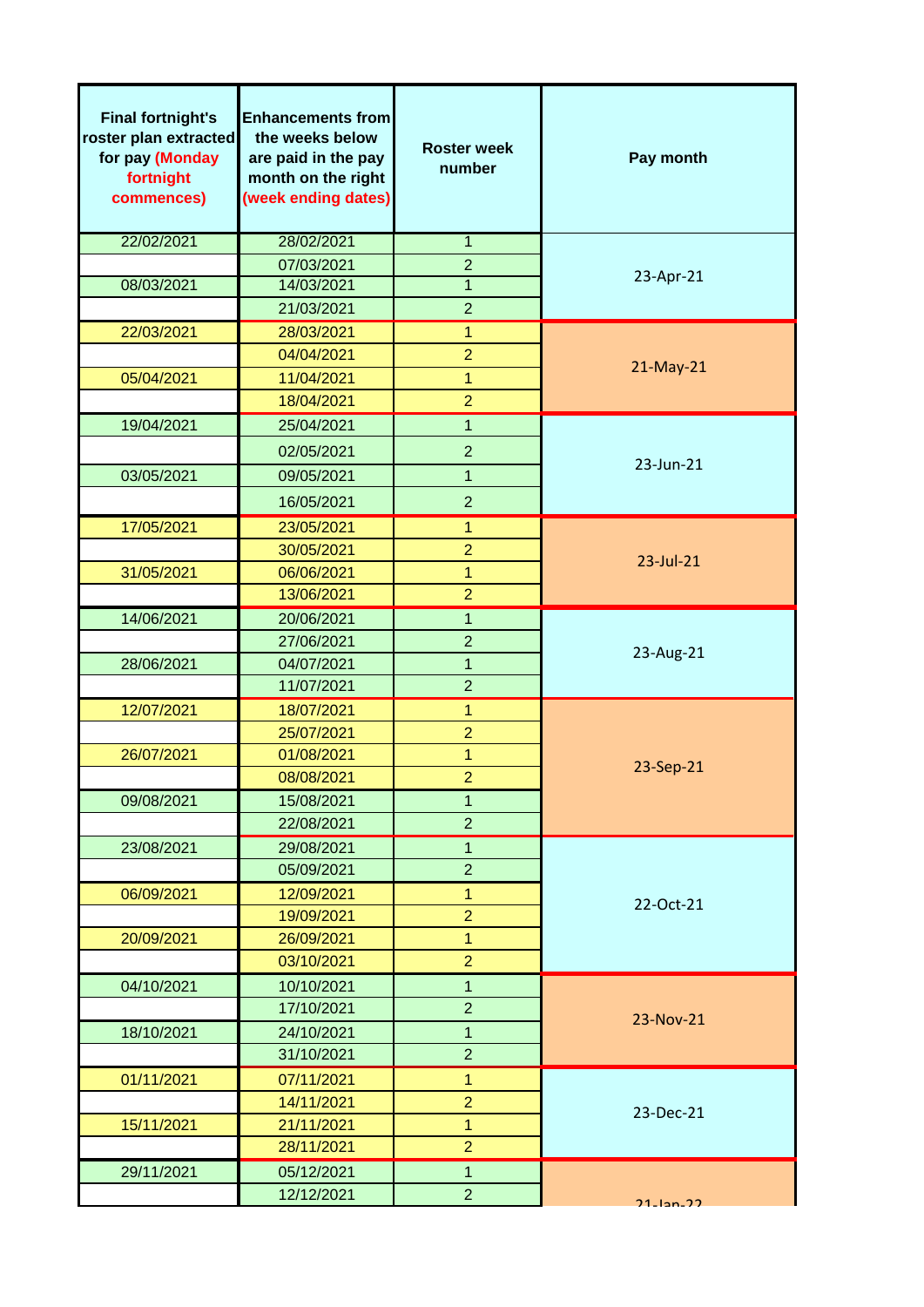| 13/12/2021 | 19/12/2021 |               | ZI-JAH-ZZ |  |  |
|------------|------------|---------------|-----------|--|--|
|            | 26/12/2021 | っ             |           |  |  |
| 27/12/2021 | 02/01/2022 |               |           |  |  |
|            | 09/01/2022 | 2             | 23-Feb-22 |  |  |
| 10/01/2022 | 16/01/2022 |               |           |  |  |
|            | 23/01/2022 | $\mathcal{P}$ |           |  |  |
| 24/01/2022 | 30/01/2022 |               |           |  |  |
|            | 06/02/2022 | ⌒             | 23-Mar-22 |  |  |
| 07/02/2022 | 13/02/2022 |               |           |  |  |
|            | 20/02/2022 | ⌒             |           |  |  |